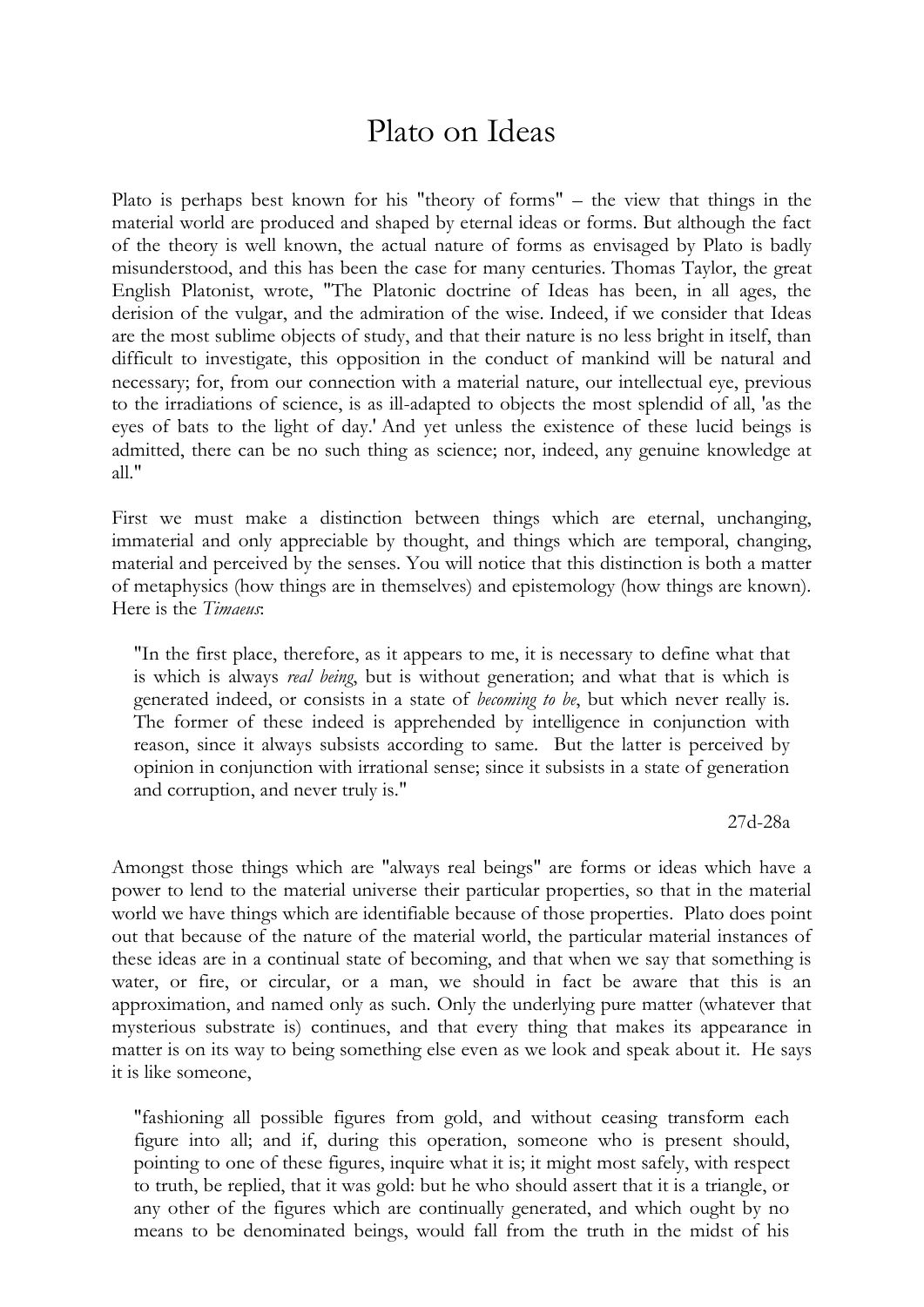assertion. But we ought to be content with that answer as most safe, which denominates it *such-like*, or of such a determinate nature."

Timaeus, 50b

So the material instance of fire should be called fire-like; the circle, circle-like; the man, man-like.

Each material thing takes on its essential quality because of the presence of the idea, and while we can acknowledge that other causes contribute to the actual production of a particular thing, without the form's presence nothing could take on that quality. Here is Diotima in the *Symposium* talking about the Form of Beauty:

 "In the first place, it never had a beginning, nor will ever have an end, but always is, and always flourishes in perfection, unsusceptible of growth or of decay.

 In the next place, it is not beautiful only when looked at one way, or seen in one light; at the same time that, viewed another way, or seen in some other light, it is far from being beautiful: it is not beautiful only at certain times, or with reference only to certain circumstances of things; being at other times, or when things are otherwise circumstanced, quite the contrary: nor is it beautiful only in some places, or as it appears to some persons; whilst in other places, and to other persons, its appearance is the reverse of beautiful.

 Nor can this beauty, which is indeed no other than the beautiful itself, ever be the object of imagination; as if it had some face or hands of its own, or any other parts belonging to body: nor is it some particular reason nor some particular science. It resides not in any other being, not in any animal, for instance; nor in the earth, nor in the heavens, nor in any other part of the universe: but, simple and separate from other things, it subsists alone with itself, and possesses an essence eternally uniform. *All other forms which are beauteous participate of this*; but in such a manner they participate, that by their generation or destruction this suffers no diminution, receives no addition, nor undergoes any kind of alteration."

211a-b

Plato has a range of different kinds of forms: in the *Phaedo* Socrates discusses how it is that we recognize the idea of *the equal* and tries to show that it is something we possess even before the experiences of approximate equality of material things which the senses deliver to us in embodied life. After his demonstration he concludes,

"If, therefore, receiving this before we were born, we were born possessing it; we both knew prior to our birth, and as soon as we were born, not only *the equal*, *the greater*, and *the lesser*, but everything of this kind: for our discourse at present is not more concerning *the equal* than *the beautiful*, *the good, the just*, and *the holy*, and in one word, about everything which we mark with the signature of *that which is*, both in our interrogations when we interrogate, and in our answers when we reply . . ."

75d

Alongside these kinds of forms, there are forms which play an important part of producing a world of living creatures. These are discussed in the *Timaeus*, in which dialogue the production of the manifested world is understood to stem from the contemplation of the idea of the "All" (called *animal itself*) by the "Demiurge" – the All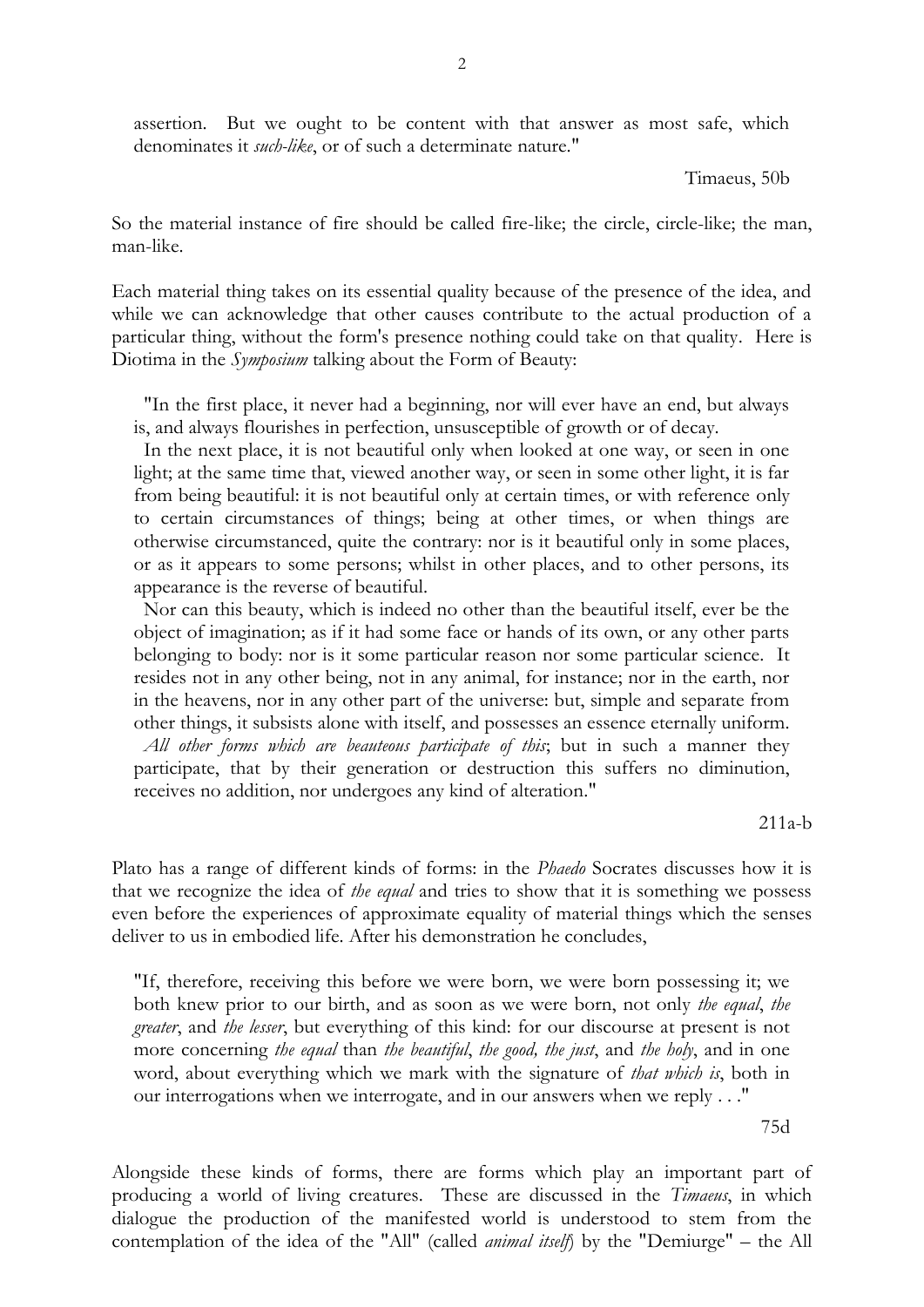being a single all-comprehensive idea, or whole with implicit rather than explicit parts, and the Demiurge (or "artificer") being the creative divinity whose eternal contemplation brings forth the genera and species – the implicated parts to that whole.

"But as the universe did not yet contain all animals in its capacious receptacle, in this respect it was dissimilar to its exemplar. Its artificer, therefore, supplied this defect by impressing it with forms, according to the nature of its paradigm. Whatever ideas, therefore, intellect perceived by the dianoëtic energy in *animal itself*, such and so many he conceived it necessary for the universe to contain."

39e

15a

So the various species of animals and plants which appear in the material world are related back to the particular paradigms in the eternal world. These are clearly not the same as ideas such as the equal, the beautiful or the just, but in the *Philebus* these differing types of ideas are mentioned when Socrates says,

"I mean, young man, when a thing is proposed to be considered which is one, but is not of the number of things generated and perishable. For as to the ones of this latter sort, it is agreed [in non-philosophical dealings], as I just now said, to reject them, as unworthy of a serious confutation. The ones which I mean are such as man, ox, beauty, good."

Socrates sums up his discourse about ideas in the *Republic* with these words:

"That there are many things said I, beautiful, and many good, and each of these we say is so, and we distinguish them in our reasoning.

But as to the *beautiful itself*, and the *good itself*, and in like manner concerning all those things which we then considered as many, now again establishing them according to *one idea of each particular, as being one*, we assign to each that name which belongs to it; and these [many instances] indeed we say are seen by the eye, but are not objects of intellectual perception; but that the [singular] ideas are perceived by the intellect, but are not seen by the eye."

507b

Proclus (in his *Commentary on the Parmenides*) says that although there are different uses of the word idea, if we are going to speak about Platonic ideas (or forms) in the strictest sense of the word we should understand that each has some very distinct properties: "Idea, therefore, truly so called, *is an incorporeal cause, exempt from its participants, is an immovable essence, is a paradigm only and truly, and is intelligible to souls from images, but has a causal knowledge of things which subsist according to it*. So that from all the doubts [raised by Parmenides] we derive one definition of idea truly so called."

Modern thinkers usually reject Platonic Forms – although the reality of some types of form are accepted by some in our age. "Mathematical" forms such as number, sameness, unity, equality are, perhaps, easier than most to accept – it is clear that these incorporeal forms underpin the manifested cosmos, and were active before humankind existed on Earth. Such things as the Good, the Beautiful and the Just seem to most to be ideas in the process of change. And the assertion that there are eternal Forms of particular species is generally seen as running counter to the theory of evolution. We need to examine these